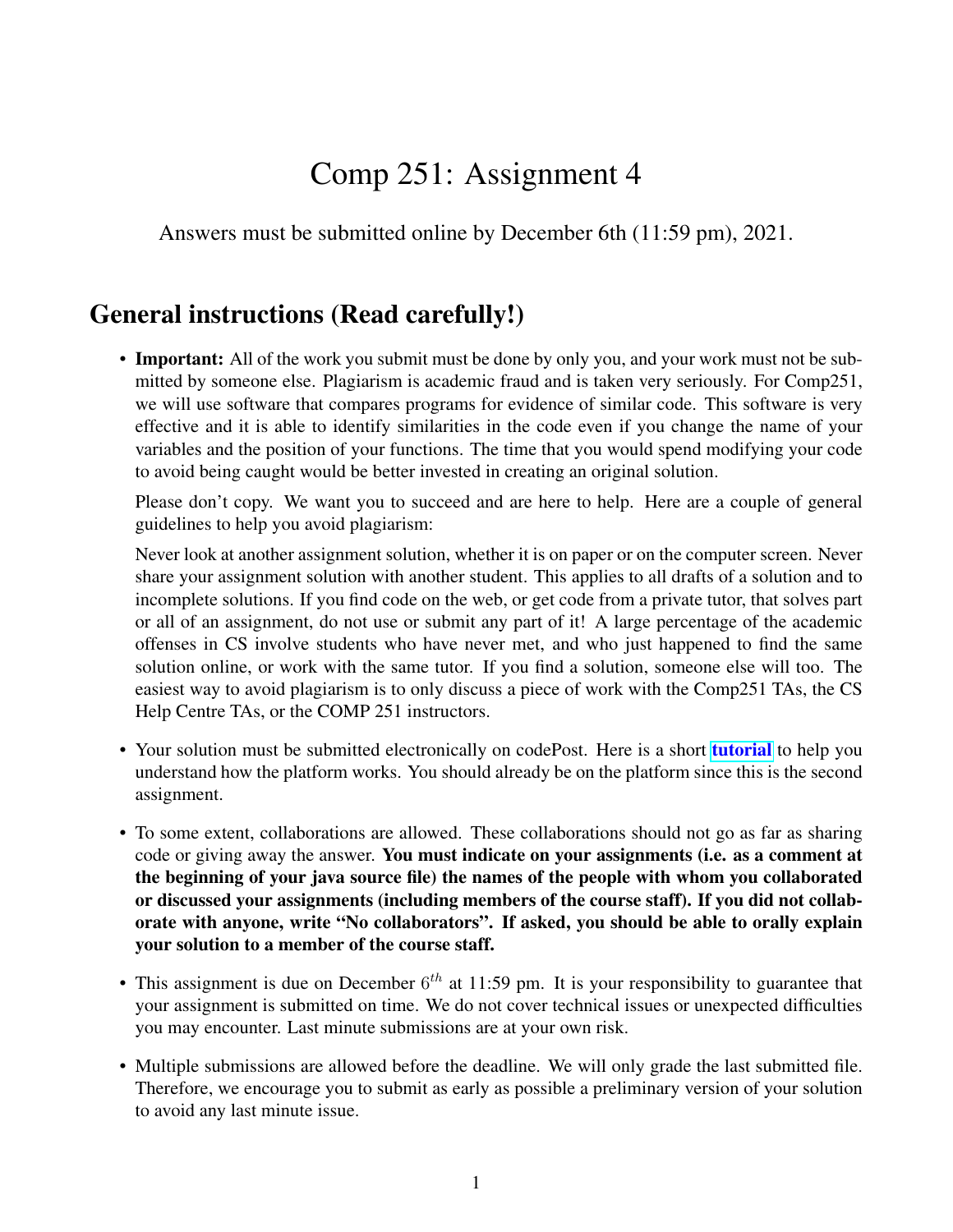- Late submissions can be submitted for 24 hours after the deadline, and will receive a flat penalty of 20%. We will not accept any submission more than 24 hours after the deadline. The submission site will be closed, and there will be no exceptions, except medical.
- In exceptional circumstances, we can grant a small extension of the deadline (e.g. 24h) for medical reasons only. However, such request must be submitted before the deadline, and justified by a medical note from a doctor, which must also be submitted to the McGill administration.
- Violation of any of the rules above may result in penalties or even absence of grading. If anything is unclear, it is up to you to clarify it by asking either directly the course staff during office hours, by email at (<cs251@cs.mcgill.ca>) or on the discussion board on Ed (recommended). Please, note that we reserve the right to make specific/targeted announcements affecting/extending these rules in class and/or on the website. It is your responsibility to monitor Ed for announcements.
- The course staff will answer questions about the assignment during office hours or in the online forum. We urge you to ask your questions as early as possible. We cannot guarantee that questions asked less than 24h before the submission deadline will be answered in time. In particular, we will not answer individual emails about the assignment that are sent sent the day of the deadline.

## Technical considerations

- You are provided some starter code that you should fill in as requested. Add your code only where you are instructed to do so. You can add some helper methods. Do not modify the code in any other way and in particular, do not change the methods or constructors that are already given to you, do not import extra code and do not touch the method headers. The format that you see on the provided code is the only format accepted for programming questions. Any failure to comply with these rules will result in an automatic 0.
- Public tests cases are available on codePost. You can run them on your code at any time. If your code fails those tests, it means that there is a mistake somewhere. Even if your code passes those tests, it may still contain some errors. We will grade your code with a more challenging, private set of test cases. We therefore highly encourage you to modify that tester class. You can discuss test cases with fellow students, but do not share files. List all the students you collaborated with on the top of your source code.
- Note that your code will be evaluated with Java 8 on a linux environment (similar to ubuntu). It is your responsibility to make sure your code compiles and runs correctly when executed from command line in this type of environment. Codepost has a limit of 30 seconds
- Your code should be properly commented and indented.
- Do not change or alter the name of the files you must submit, or the method headers in these files. Files with the wrong name will not be graded. Make sure you are not changing file names by duplicating them. For example, main (2).java will not be graded. Do not add packages or change the import statements.
- Submit your files individually on codePost (no zips)
- You will automatically get 0 if the files you submitted on codePost do not compile, since you can ensure yourself that they do.
- Note that public test cases do not cover every situation and your code may encounter runtime errors when tested on private tests. This is why you need to add your own test cases and compile and run your code from command line on a linux system (see the relevant tutorial on MyCourses).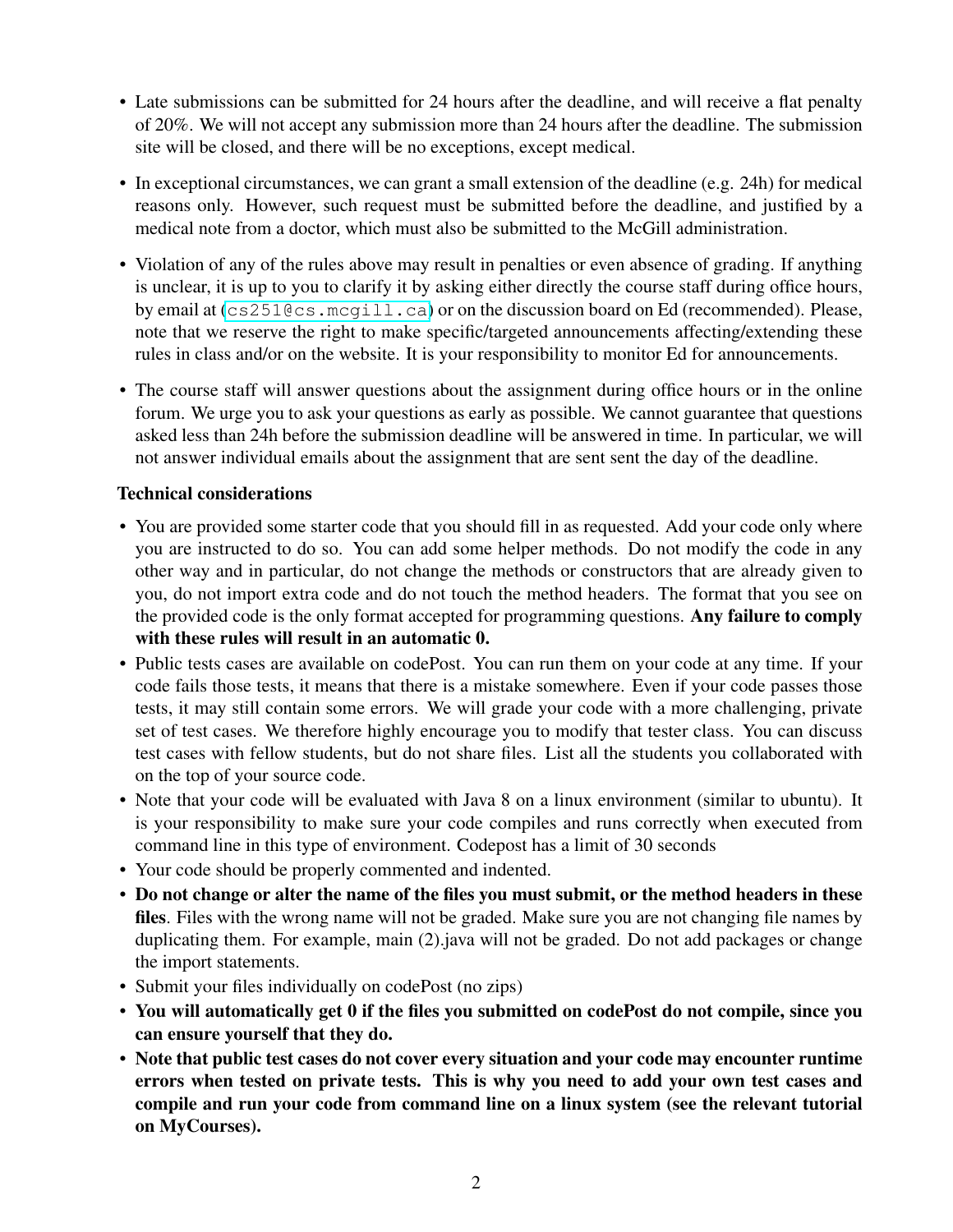Exercise 1 *Saving the Earth from aliens (50 points)* In 2246, aliens declared war on humans. To save humanity, we need to disrupt the alien communication network while breaking the minimum possible number of links. You are tasked with writing a set of utility methods to determine the global minimum cut of the network using a randomized algorithm (contraction algorithm).

Here are the technical details about the network: the network is an instance of the class Graph.java. Some examples of what the network could look like are described in the files network 1.txt, network\_2.txt, where the first line is the expected size of the min cut and the following lines describe the edges, i.e. the line "a b" means that there is an edge between node a and node b. To test your code, run: java GlobalMinCutTester network\_1.txt and java GlobalMinCutTester network\_2.txt.

Your tasks:

- Implement Graph.contractEdge(). When contracting an edge  $e = (u, v)$ , instead of replacing u and v by single new supernode w as in the course slides, you will merge the node u into v. More specifically, you will:
	- Remove the edge  $e = (u, v)$ , and remove the node u (use the removeNode () method for that)
	- Remove edges that had one end equal to u and other equal to v. Heads up: while looping through edges and removing them, you may run into ConcurrentModificationException depending on how you try doing it. Thankfully Google and Stack Overflow still exist in 2246 and you can find multiple ways to fix it.
	- For all remaining edges, replace all occurrences of u with v
- Implement GlobalMinCut.global\_min\_cut(), which must return two lists of nodes (characters) corresponding to the two partitions of the cut.
	- For each node v, you will record the list  $S(v)$  of nodes that have been contracted into v
	- Initially  $S(v) = v$  for each v
	- Run the contraction algorithm. After each contraction of an edge  $e = (u, v)$  you must update  $S(v)$ , i.e. all the nodes that were in the supernode u must now be added to the supernode v, because we just merged u into v
	- Once you have only two nodes u and v left, return  $S(u)$  and  $S(v)$
	- For your convenience, the Graph class has several utility methods: getNbEdges(), getNodes(), getEdge(), getExpectedMinCutSize() and others.
- Implement GlobalMinCut.global\_min\_cut\_repeated(). This method is already almost done. Given a graph, this method should call global\_min\_cut() until it either obtains the minimum cut or exceeds a large number of iterations, in which case you'll know you did something wrong. More specifically, it has an int parameter maxIterations, we expect the algorithm to have found the min cut before then with high probability, it is used as a sanity check and to avoid infinite loops.

global\_min\_cut\_repeated() also takes a Random object as a parameter, don't touch it and don't worry about it, we only use it for grading so we can use seeds.